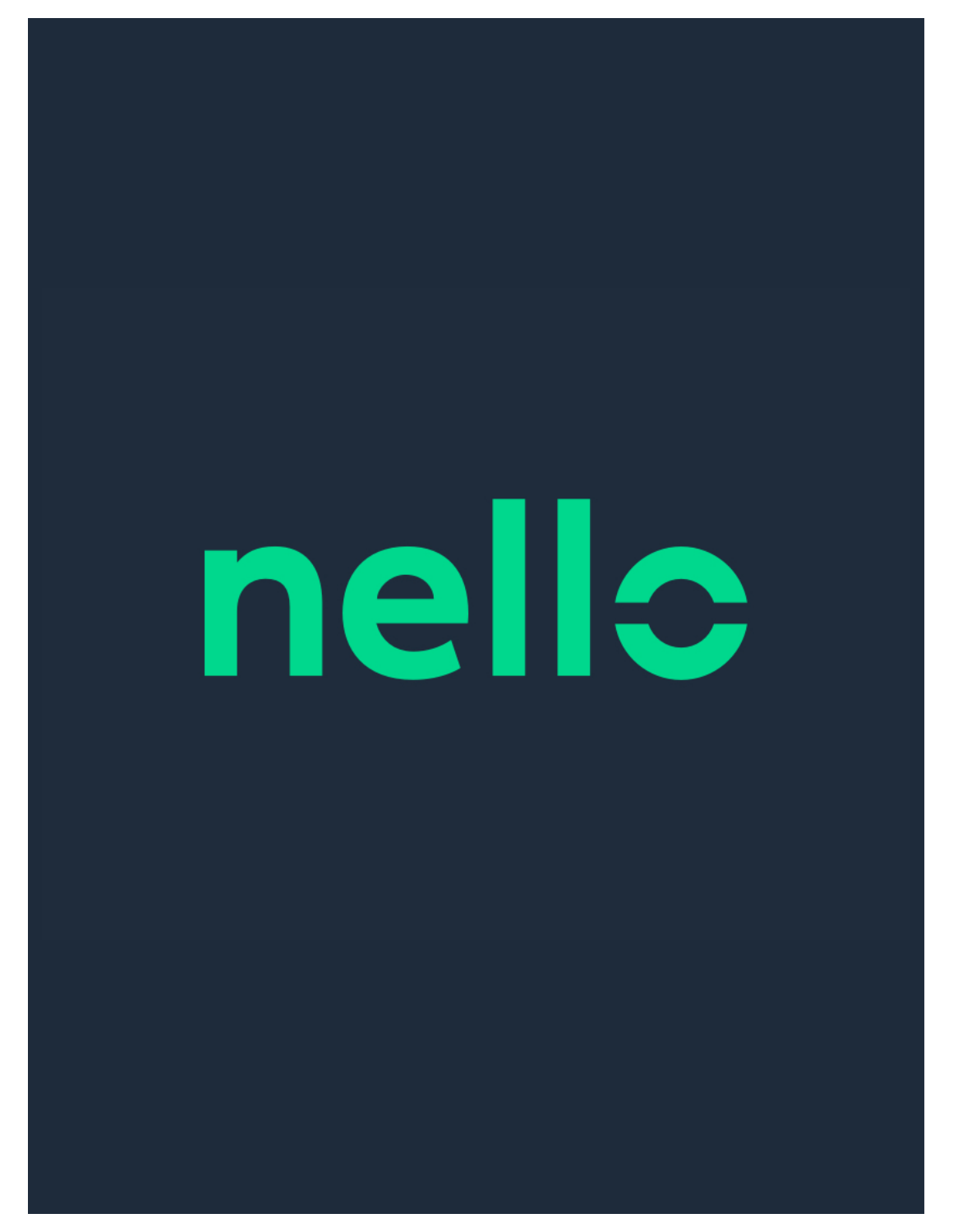

# **Unlocking a more convenient future**

# About nello

nello is a software and hardware solution that was created to improve the efficiency of city living. With the ability to unlock doors remotely, without the need for a key, nello sets these residents free. The nello app gives people more time and freedom to go about their daily business. It means that deliveries are delivered first time, service providers are given easy access to buildings and that city life becomes much greener and more efficient, all at the same time.

### Mission

nello was created to fill a gap within the convenience economy, which actually wasn't all that convenient. If people had to be at home in order to receive a service, then was it really a convenient service? nello unlocks a more convenient future, giving people the freedom to leave their homes while still allowing access to others.

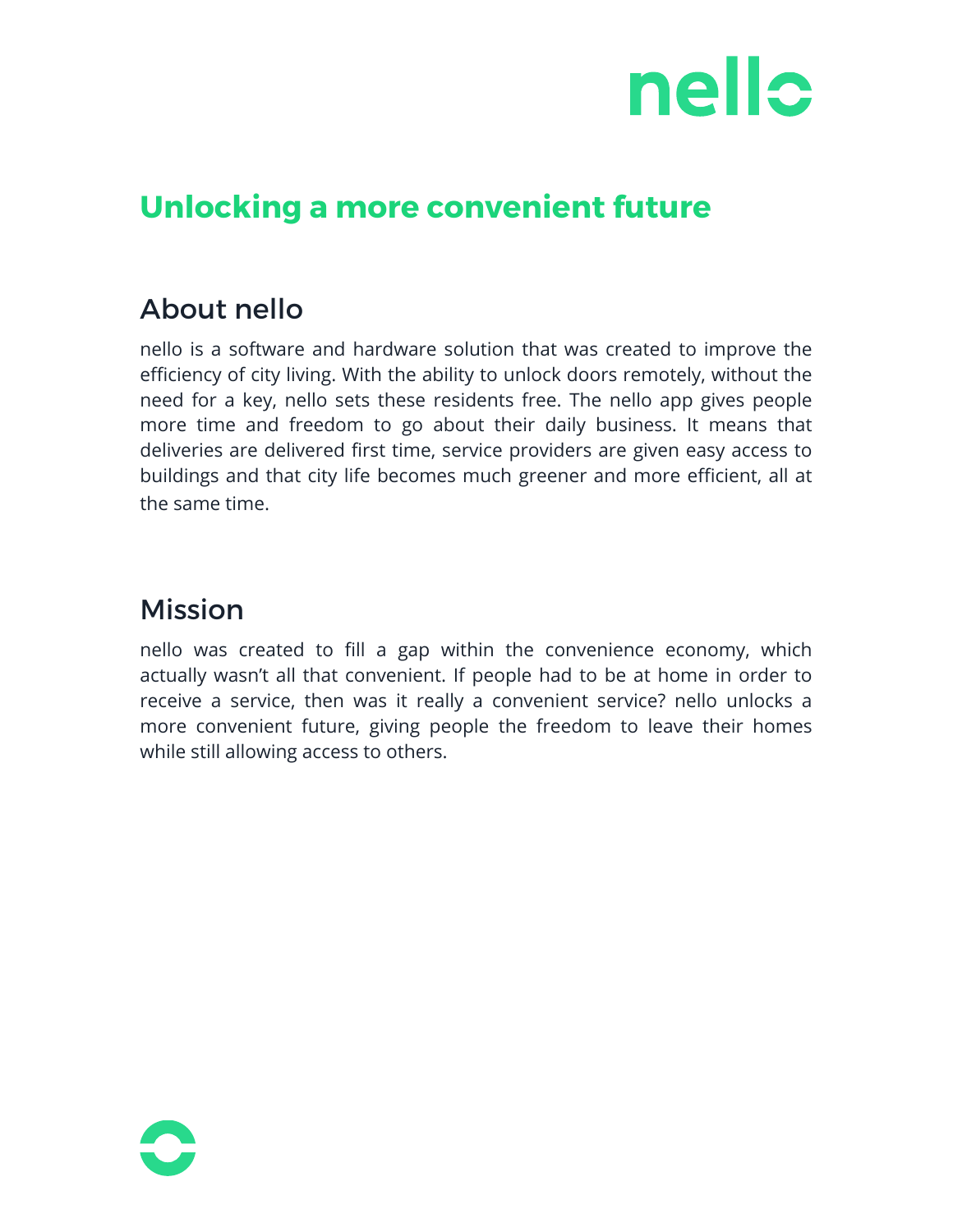

# **How we got there**

# **History**

LOCUMI LABS GmbH was created in May 2014 in Munich. The name stemmed from 'locum' which means 'representative' in Latin, as it was the company's goal to help people free up time by giving them a representative at home that does everything for them. The first product that LOCUMI LABS GmbH created was the LOCUMI parcel bag, which allowed people to send and receive packages from their apartment doorstep. It was at this point that the company realized that keyless access would be a crucial part of this process, in fact it was essential in order for the parcel bag to work at all. With this realization, the parcel bag company was sold to make room for this keyless access solution to take priority. The parcel bag business was sold in September 2015 to Burg-Wächter, who are now working under the parcellock brand.

# Development

nello began its journey on Kickstarter, where the company could validate product market fit. Known as Monkey at this time, nello soon became one of Germany's top ten technology projects on Kickstarter. Monkey was a great name back then because the company initially considered hiring an actual monkey do the job, getting them to sit in your apartment all day. That plan was soon deemed too expensive, given the banana consumption and uncosy nature of monkeys, and therefore the monkey idea was soon replaced with technology. The rebrand to 'nello' was chosen with the thought being "the new hello for the convenience economy". nello soon caught the eye of others, raising a total over EUR 2.5m from leading investors, among others KPN Ventures, SOSV, BMW, HBT and KfW.